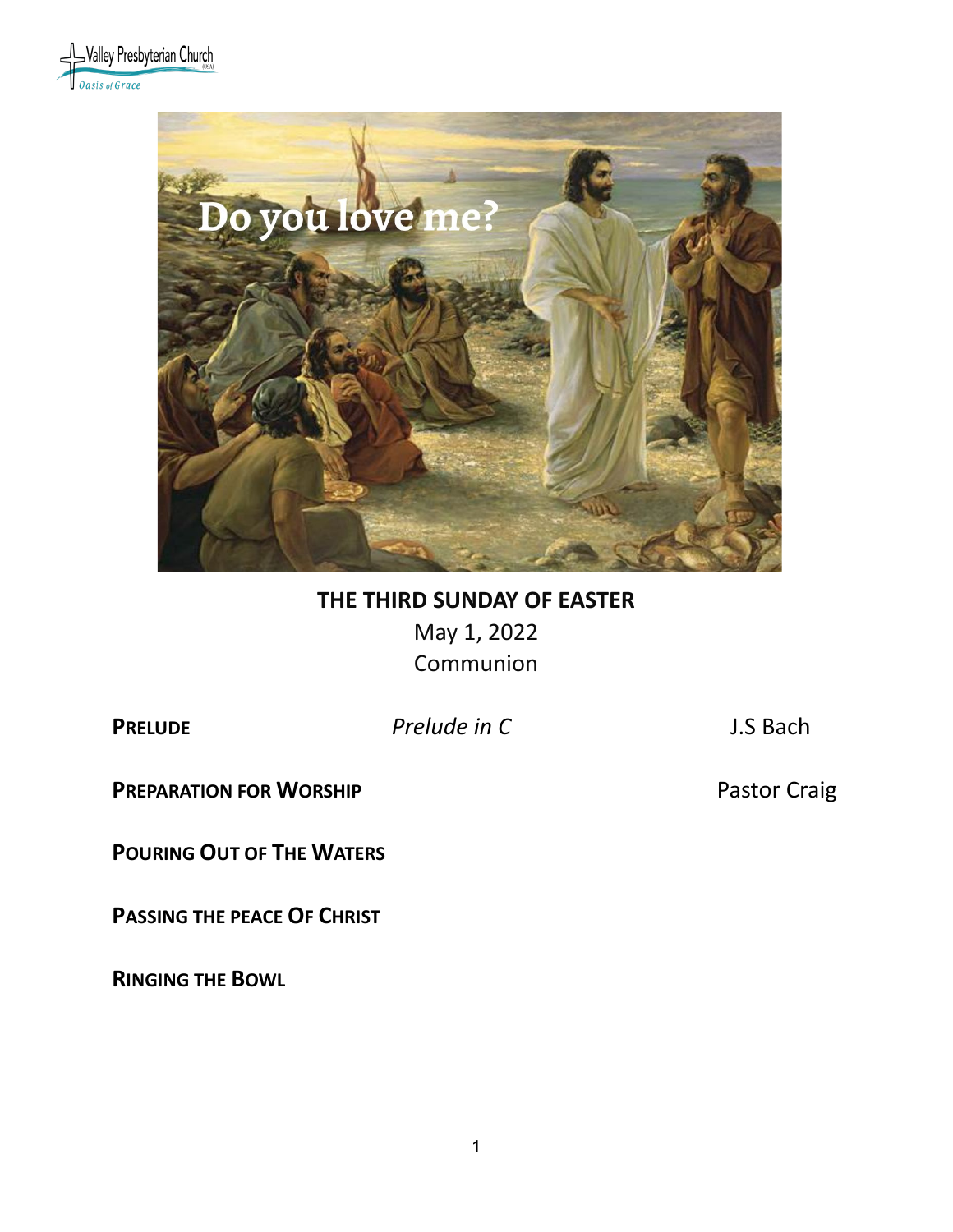

# **CALL TO WORSHIP** Pastor Diane

- L. Call on the Name of the Lord in praise; Make known God's deeds among the Nations!
- P. **Sing to God with joyful songs; tell of God's wonderful deeds!**

| <b><i><b>OPENING HYMN</b></i></b> | Good Christians All, Rejoice and Sing! | 239 |
|-----------------------------------|----------------------------------------|-----|
|-----------------------------------|----------------------------------------|-----|

### **CALL TO PRAYER**

Christ being raised from the dead, the first-fruit of those who have died, will never die again; death no longer has dominion over him. Fear need have no power over us.

### **UNISON PRAYER OF CONFESSION**

**LORD of Life, through your only Son you overcame death, opening to us the gate of everlasting life. Grant that we who celebrate our Lord's resurrection, may through the renewing power of your Spirit, arise from the death of sin to the life of righteousness. Forgive our divisions, our need to be right, our want for control. In the breaking of bread, open the eyes of our faith, that we may see him in his redeeming work, alive.** 

*(Silent prayer)* **Amen**

### **ASSURANCE OF PARDON**

Throughout these days of Easter, we proclaim the marvelous mystery of death and resurrection: Christ has died. Christ is Risen. Christ will come again! Brothers and Sisters, believe the good news of the Gospel: In Jesus Christ, we are forgiven!

### **GLORIA PATRI** 581

Glory be to the Father, and to the Son, and to the Holy Ghost; as it was in the beginning, is now, and ever shall be, world without end.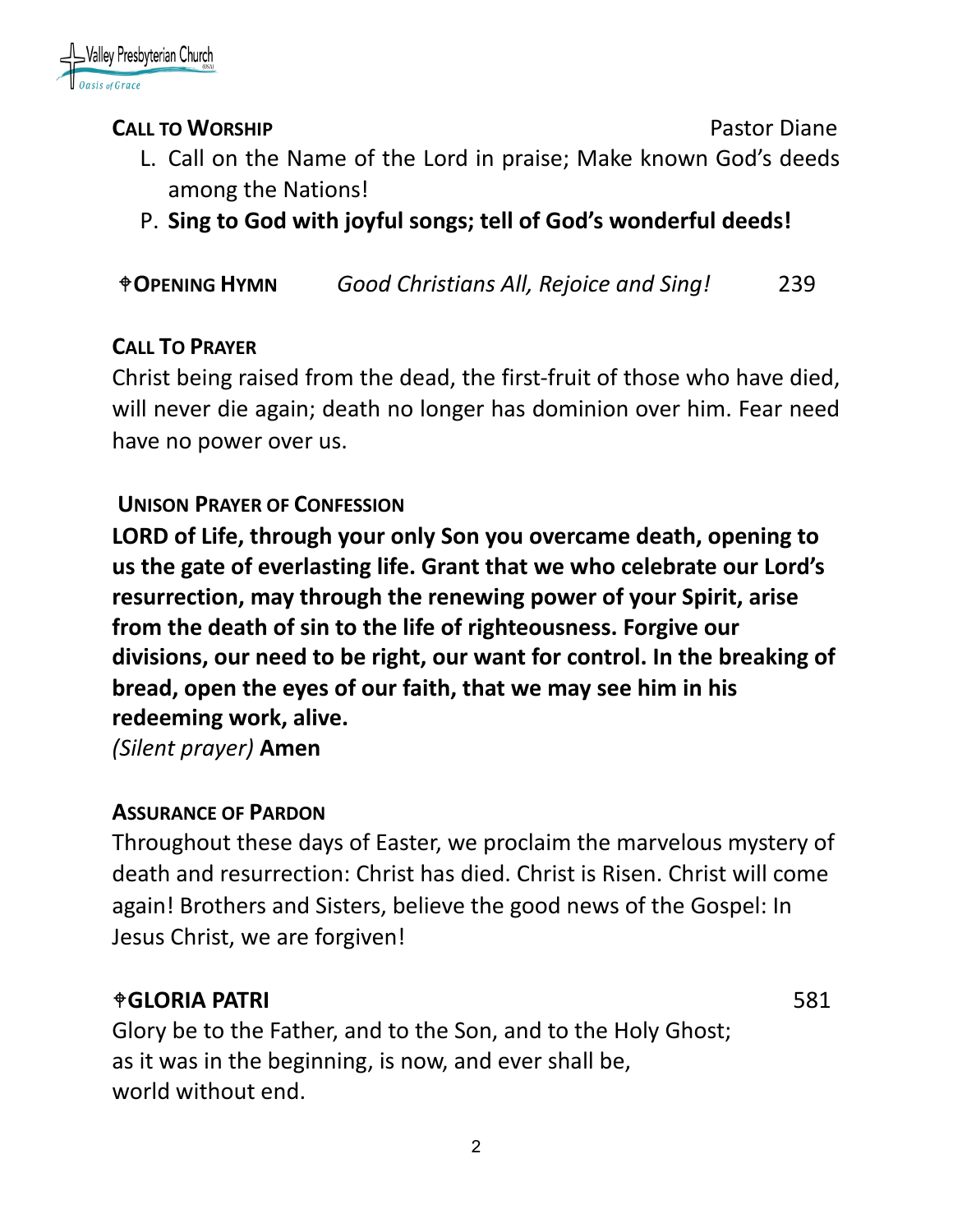

Amen, Amen.

**ANTHEM** *Here at This Table* D. Besig Lord, You have called us; humbly we come. Here at this table we all are made one. Now, as we share Your love and Your grace, Lord be with us, we pray. Lord, You have shown us; clearly we know, Here at this table we all are made whole. Now, as we share this gift we receive, bless us, Lord. Help us believe.

Let us break bread together on our knees, on our knees. Let us break bread together on our knees, on our knees. Through this bread and this cup, we remember our Savior's love. O Lord, fill our hearts with peace.

Lord, You have blessed us; truly we see Here at this table our sins are redeemed. Now, as we share this promise come true, Hope is found, faith is renewed.

Let us praise God together on our knees. Let us praise God together on our knees. With our hearts joined in prayer, we give thanks for this meal we share. O Lord, fill our hearts with peace.

Here at this table, we will find God's peace.

**CHILDREN'S TIME**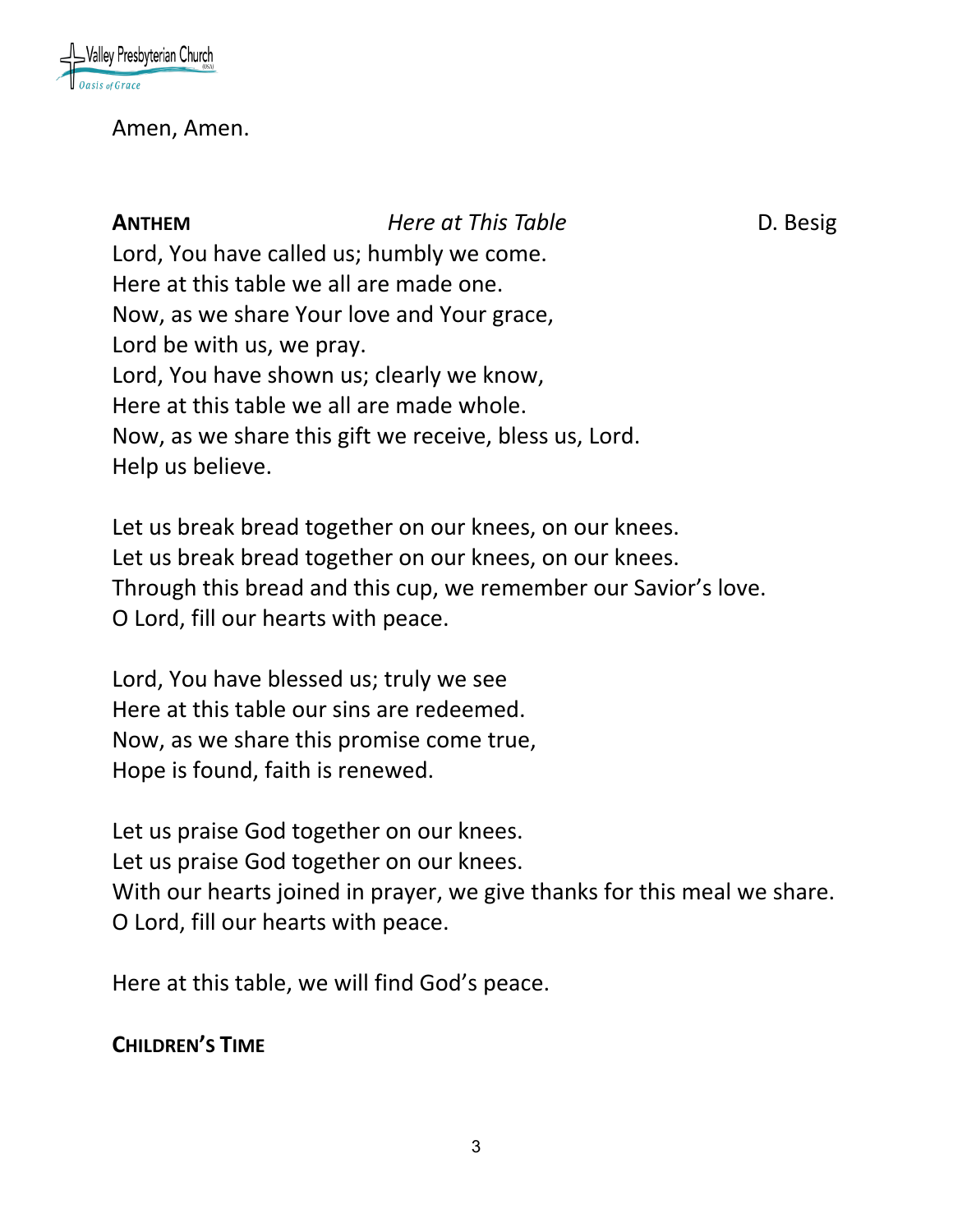

**SCRIPTURE** John 21: 1-19

Afterward Jesus appeared again to his disciples, by the Sea of Tiberias. It happened this way: Simon Peter, Thomas (also known as Didymus), Nathanael from Cana in Galilee, the sons of Zebedee, and two other disciples were together. "I'm going out to fish," Simon Peter told them, and they said, "We'll go with you." So they went out and got into the boat, but that night they caught nothing.

Early in the morning, Jesus stood on the shore, but the disciples did not realize that it was Jesus.

He called out to them, "Friends, haven't you any fish?"

"No," they answered.

He said, "Throw your net on the right side of the boat and you will find some." When they did, they were unable to haul the net in because of the large number of fish.

Then the disciple whom Jesus loved said to Peter, "It is the Lord!" As soon as Simon Peter heard him say, "It is the Lord," he wrapped his outer garment around him (for he had taken it off) and jumped into the water. The other disciples followed in the boat, towing the net full of fish, for they were not far from shore, about a hundred yards. When they landed, they saw a fire of burning coals there with fish on it, and some bread.

Jesus said to them, "Bring some of the fish you have just caught." Simon Peter climbed back into the boat and dragged the net ashore. It was full of large fish, 153, but even with so many the net was not torn. Jesus said to them, "Come and have breakfast." None of the disciples dared ask him, "Who are you?" They knew it was the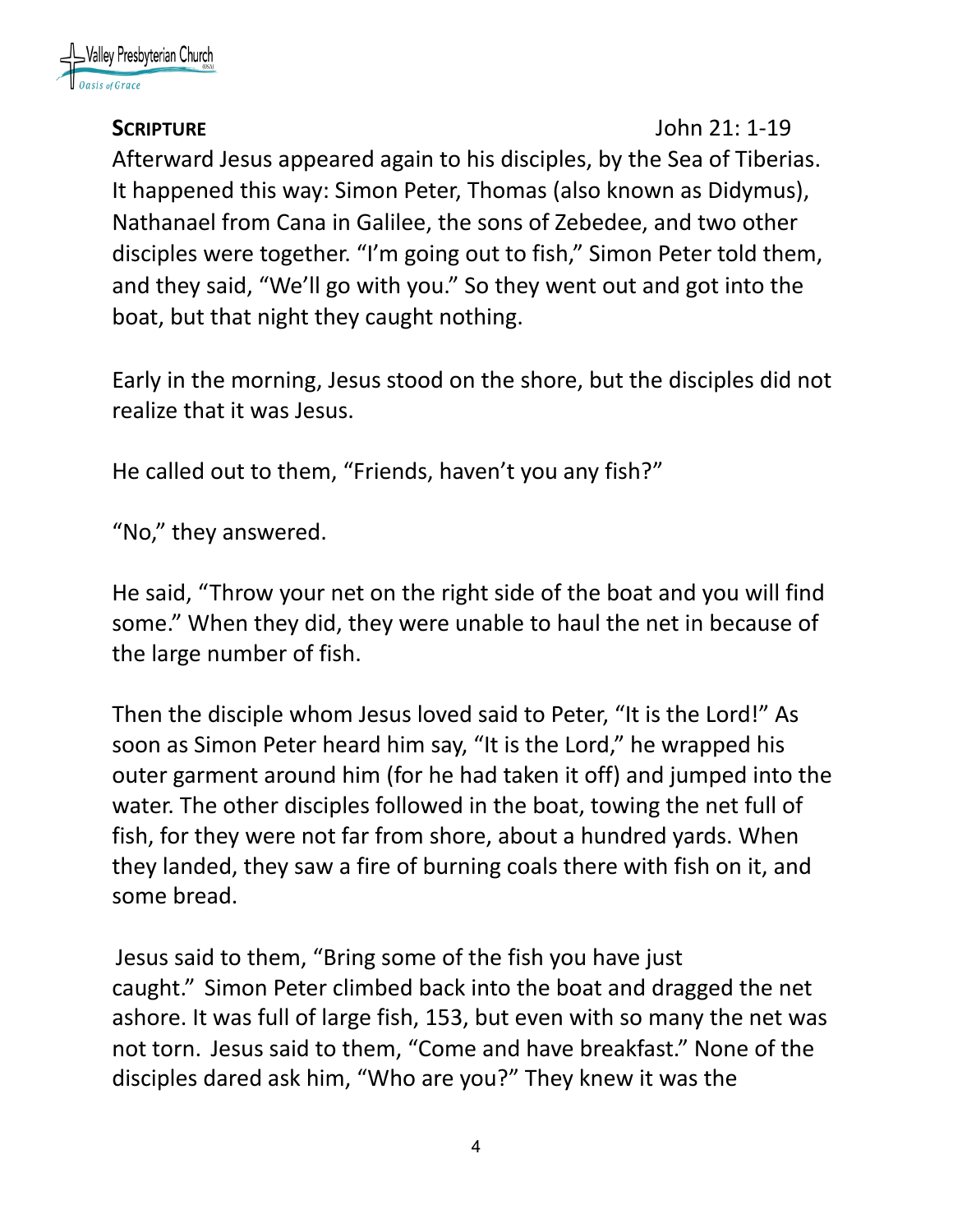

Lord. Jesus came, took the bread and gave it to them, and did the same with the fish. This was now the third time Jesus appeared to his disciples after he was raised from the dead.

When they had finished eating, Jesus said to Simon Peter, "Simon son of John, do you love me more than these?"

"Yes, Lord," he said, "you know that I love you."

Jesus said, "Feed my lambs."

Again Jesus said, "Simon son of John, do you love me?"

He answered, "Yes, Lord, you know that I love you."

Jesus said, "Take care of my sheep."

The third time he said to him, "Simon son of John, do you love me?"

Peter was hurt because Jesus asked him the third time, "Do you love me?" He said, "Lord, you know all things; you know that I love you."

Jesus said, "Feed my sheep. I tell you the truth, when you were younger you dressed yourself and went where you wanted; but when you are old you will stretch out your hands, and someone else will dress you and lead you where you do not want to go." Jesus said this to indicate the kind of death by which Peter would glorify God. Then he said to him, "Follow me!"

### **CHORAL RESPONSE**

**SERMON** "Do You Love Me?"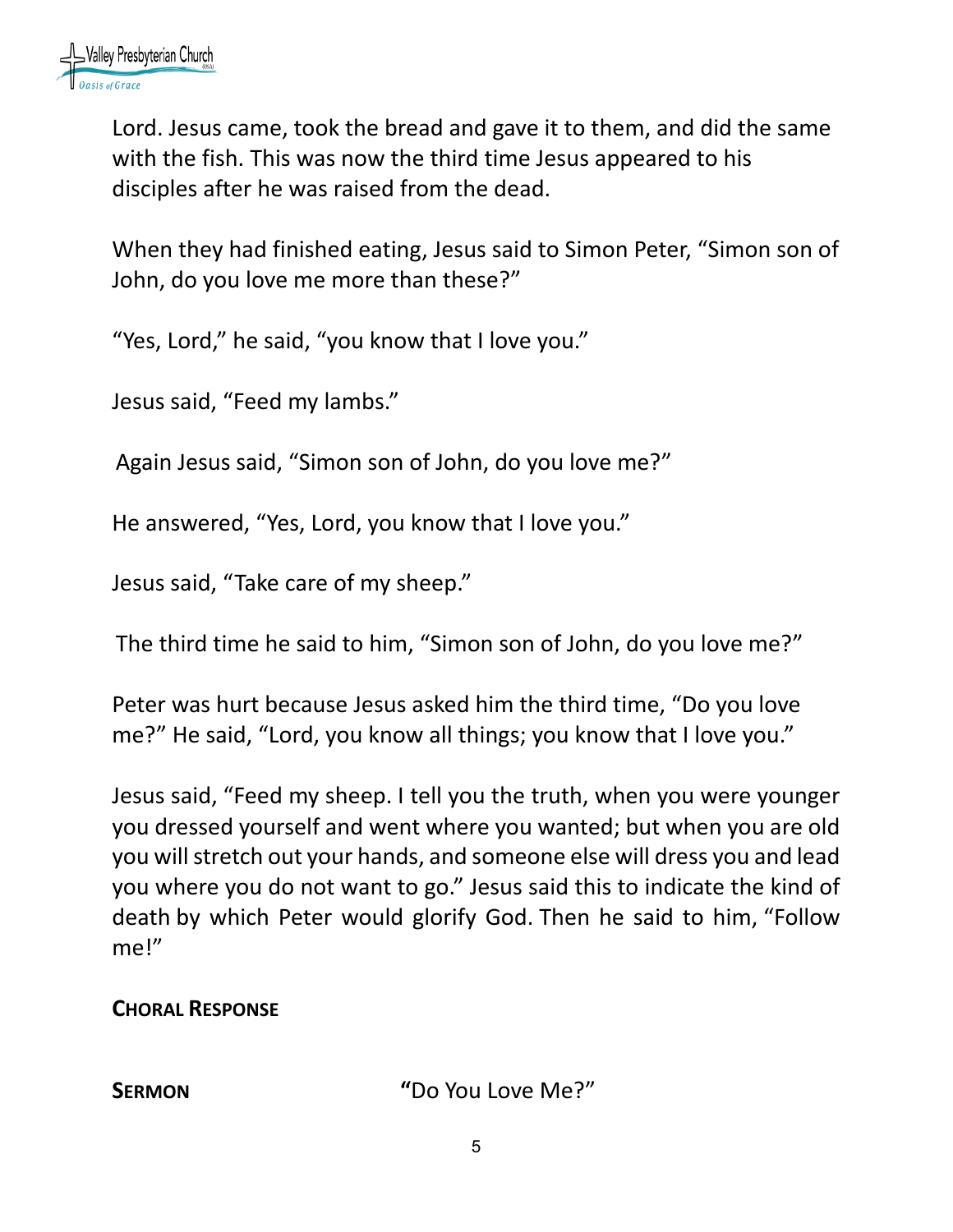

# **CALL FOR OFFERING**

**OFFERTORY** *Abide with Me* **Arr. D. McKechnie**  With *Two Part Invention #14* in Bb by Bach *\*If you haven't already done so, please print your name in the Fellowship Register.*

## **DOXOLOGY** 606

Praise God, from whom all blessings flow; Praise him, all creatures here below; Praise him above, ye heavenly host; Praise Father, Son, and Holy Ghost. Amen.

**THE SACRAMENT OF COMMUNION**

# **The Invitation**

**The Prayer of Thanksgiving and the Lord's Prayer**

**Our Father who art in heaven, hallowed be thy name. Thy kingdom come, thy will be done, on earth as it is in heaven. Give us this day our daily bread; and forgive us our debt, as we forgive our debtors; and lead us not into temptation but deliver us from evil. For thine is the kingdom and the power and the glory, forever. Amen.**

**The Words of Institution**

**Distribution of the Elements**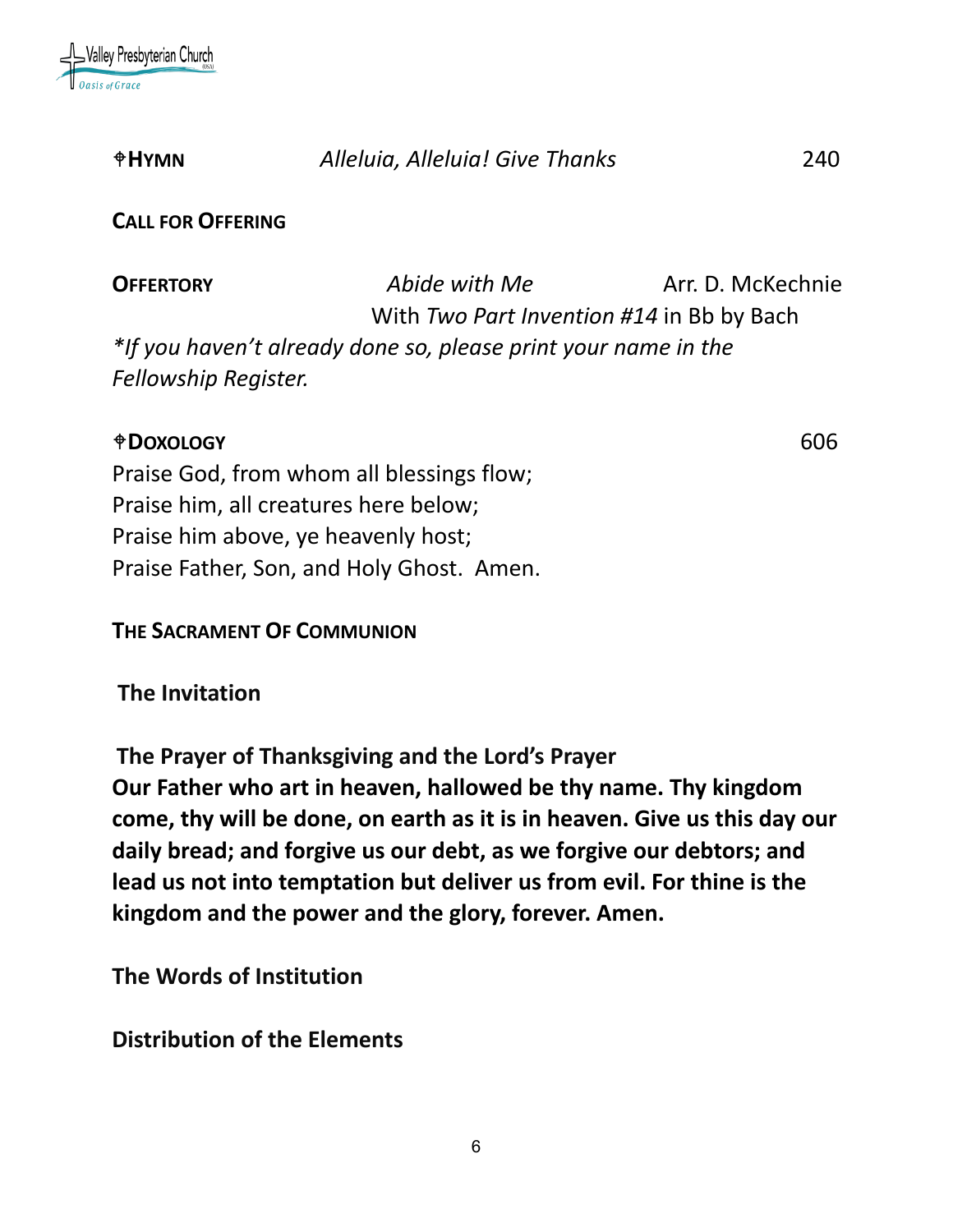

# **HYMN** *That Easter Day with Joy Was Bright* 254

**CHARGE AND BENEDICTION**

**CONGREGATIONAL RESPONSE** *Because He Lives* Because he lives, I can face tomorrow, Because he lives, all fear is gone; Because I know, he holds the future, And life is worth a living, Just because he lives.

**POSTLUDE** *The King of Love, My Shepherd Is* Arr. M.

Hayes

#### **All those who are able, please stand**

……………………………………………………………………………………………………..

**ALL WORSHIP SERVICES ARE AVAILABLE FOR REPLAY ON OUR WEBSITE.** 

[www.valleypres.net](http://www.valleypres.net/)

#### **FLOWERS FOR THE SANCTUARY PROVIDED BY**:

Cindy Johnson, In honor of her mother's birthday

#### **PLEASE REMEMBER THOSE HOSPITALIZED OR IN REHABILITATION:**

Bonnie Wollin, Lorna Kitchak, Marlene Farver and Margaret Moore.

**WELCOME** to all who enter this place. Drink deeply of the living waters of God's grace as we worship together in spirit.

**VISITORS:** Consider yourself at home while you are here! Please pick up a Visitor's Information Packet, if you would like more information about our church, visit us at valleypres.net where you can sign up for our daily email blasts and monthly newsletter. Children are invited to worship in the sanctuary then attend Sunday School after Children's Time.

We are glad you have joined us today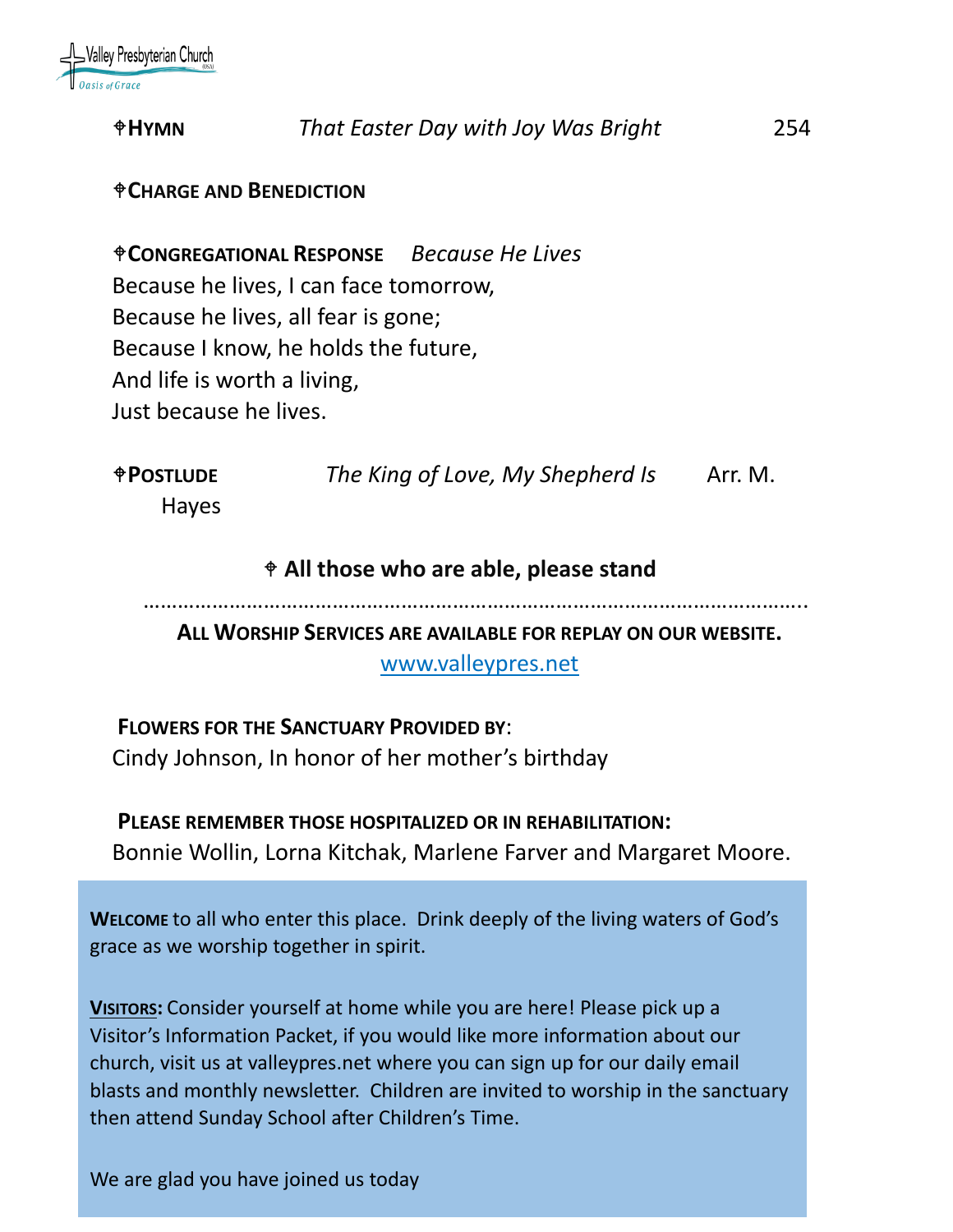|                                                                                                   |              | VPC Financial - Attendance / On-Line Viewing Metrics |       |  |
|---------------------------------------------------------------------------------------------------|--------------|------------------------------------------------------|-------|--|
| Monthly Giving Support Contributions                                                              |              | <b>Weekly Attendance / Viewing</b>                   |       |  |
| March-2022                                                                                        |              | Through Week #17 (04/24/22)                          |       |  |
| <b>Monthly Giving Support</b>                                                                     | \$<br>53.770 | <b>Weekly Attendance Sanctuary</b>                   | 235   |  |
| <b>Monthly Giving Budget</b>                                                                      | 89,484       | * YTD 2022 Attendance Sanctuary                      | 4,802 |  |
| *YTD Giving Support                                                                               | 216,714      | ** Weekly Viewing On-Line                            | 92    |  |
| *YTD Giving Budget                                                                                | 274,965      | ** YTD 2022 Viewing On-Line                          | 3,250 |  |
|                                                                                                   |              | * YTD 2022 Attendance / On-Line                      | 8,052 |  |
|                                                                                                   |              | * YTD 2021 Attendance Sanctuary                      | 2,253 |  |
| ** Number of on-line devices tuned into Sunday service<br>* YTD = Year to Date                    |              |                                                      |       |  |
| D. Brooks - VPC treasurer - dxb38@cox.net - 520-399-3959<br>2022 Per Capita is \$41.50 per member |              |                                                      |       |  |

# **HOW MARTIN LUTHER CHANGED HISTORY**

Thursdays, May 5, 12 & 19 at 4:00 p.m. via Zoom, by Bud Landry In this three-week Zoom course, we will explore the life and times of Martin Luther and how he changed history and the course of Western Civilization. Join me at Bud Landry's Personal Meeting Room <https://my-gcu-edu.zoom.us/j/5904813442> Passcode: Tucson.

### **PRESBYTERIAN WOMEN'S SPRING GATHERING**

Will be held at VPC, Saturday, May 14, 9:00 am to 1:00 pm. Registration are due by May 6th and the cost is \$12.00.

### **UPCOMING THIS WEEK:**

#### **Monday, May 2**

- 9:00 am Parkinson's Chair Exercises
- 9:00 am Mission Quilters

# **Tuesday, May 3**

- 9:00 am Cardio Drumming 9:00 am Women's Ministries Coordinating Team 9:30 am Prayer Ministry
- 11:00 am Network of Caring Meeting